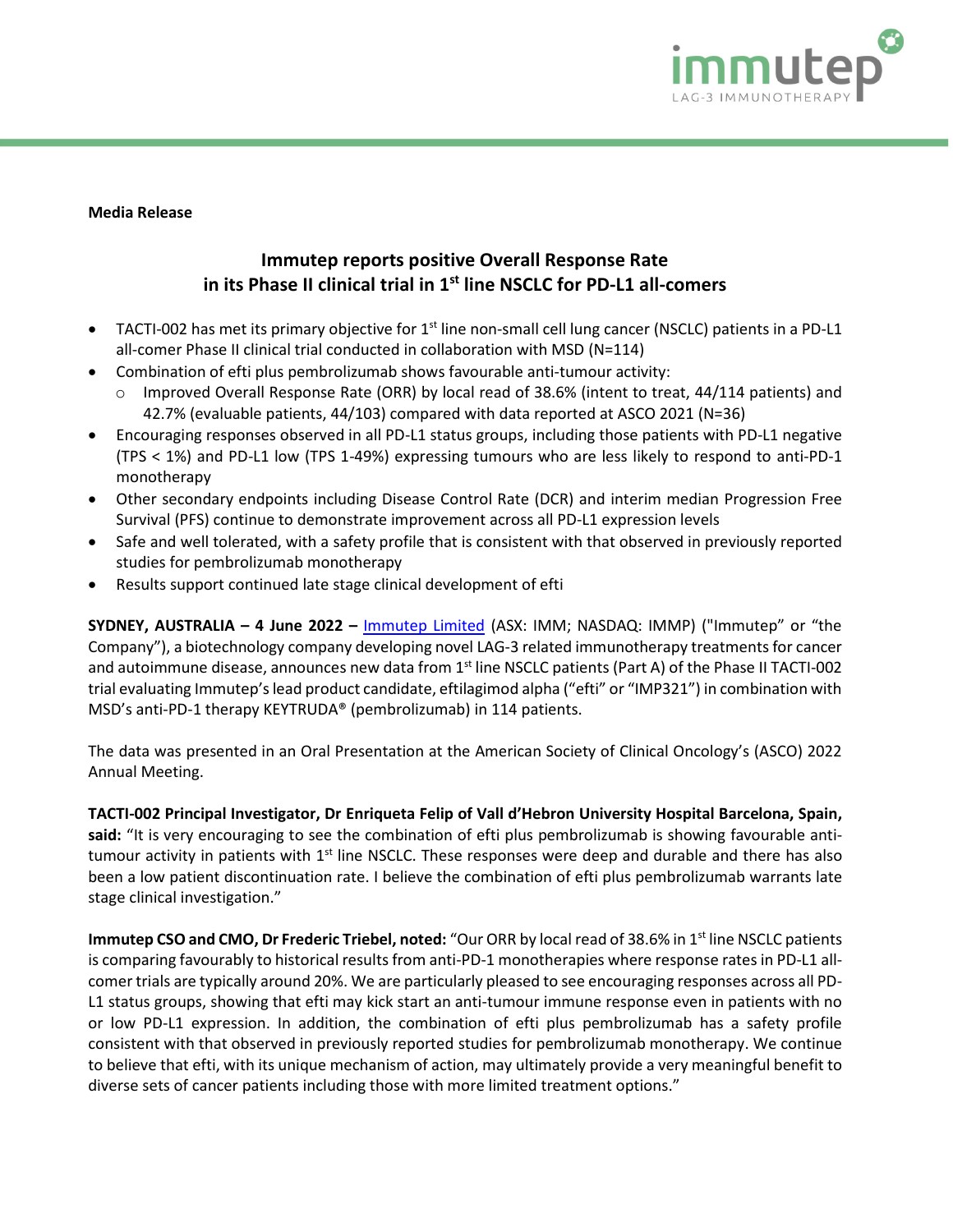

**Immutep CEO Marc Voigt said:** "We are delighted that patient outcomes are improved with the combination of efti plus pembrolizumab across different patient groups. The data is encouraging for patients, as there is an unmet medical need particularly for those with NSCLC with no or low PD-L1 expression. We enlarged this part of the study in order to see if the strong earlier results in a smaller group of patients are holding true in more than a hundred patients. By biotech standards, we consider this to be a large patient population for a Phase II trial."

"For Immutep, these highly favourable results are of strategic importance, as they support late stage development for an attractive and very large adressible market," he said.

# *Trial endpoints*

The primary endpoint was ORR according to iRECIST and local read. The data announced today represents the primary analysis of mature data of this endpoint. Secondary endpoints include ORR by RECIST 1.1., DCR, Duration of Response (DoR), PFS, Overall Survival (OS), and Safety assessments.

# *Patient population and condition*

A total of 114 patients with  $1<sup>st</sup>$  line NSCLC were enrolled and treated with efti plus pembrolizumab in 6 countries across 19 trial sites throughout Europe, the United States, and Australia.

Importantly, the patients were enrolled without any selection for PD-L1 status(PD-L1 all-comers), a biomarker indicating the likelihood of response to pembrolizumab. The trial was confirmed as a "PD-L1 all-comer trial" with ~70% of patients having a Tumour Progression Score (TPS) of < 50%. 93% of patients had metastatic disease at study entry and the patients had an ECOG performance status of 0 (37.7%) or 1 (62.3%). Treatment prior to study start included radiotherapy (33%), surgery (20%) and systemic therapy (22%) for non-metastatic disease. The trial reflects a typical patient population for this indication, including a mix of squamous/nonsquamous disease and male/female representation.

# *Key Findings from 1st line NSCLC patients in TACTI-002 – data cut-off date 15 April 2022*

*Primary analysis of primary endpoint by iRECIST – ORR*

- ORR of 38.6% in the intent to treat (ITT) group (44/114 patients) and 42.7% for evaluable patients (44/103) by local read, see *Table 1*
- Responses across all PD-L1 status groups in this all-comer trial (by central lab assessment):
	- $\circ$  ORR of 28.1% (9/32) in PD-L1 negative patients
	- $\circ$  ORR of 41.7% (15/36) in patients with PD-L1 status of 1-49%
	- o ORR of 45.5% (25/55) in patients with PD-L1 status of ≥ 1%
	- o ORR of 52.6% (10/19) in patients with PD-L1 status of ≥ 50%
- Comparable ORR in squamous (35%) or non-squamous (38.9%) tumour type
- RECIST 1.1 results are comparable to the iRECIST results
- ORR is favourable compared to historical trials of anti-PD-1 monotherapy for all-comer population and PD-L1 status groups $<sup>1</sup>$ </sup>

Leighl et al, The Lancet 2019, http://dx.doi.org/10.1016/S2213-2600(18)30500-9

<sup>1</sup> See, for example, KN-001 and KN-042 trials with pembrolizumab monotherapy reporting a ORR of 19.4% in the all-comer population and 27.3% in the PD-L1  $\geq$  1% population:

Mok et al, The Lancet 2019, http://dx.doi.org/10.1016/S0140-6736(18)32409-7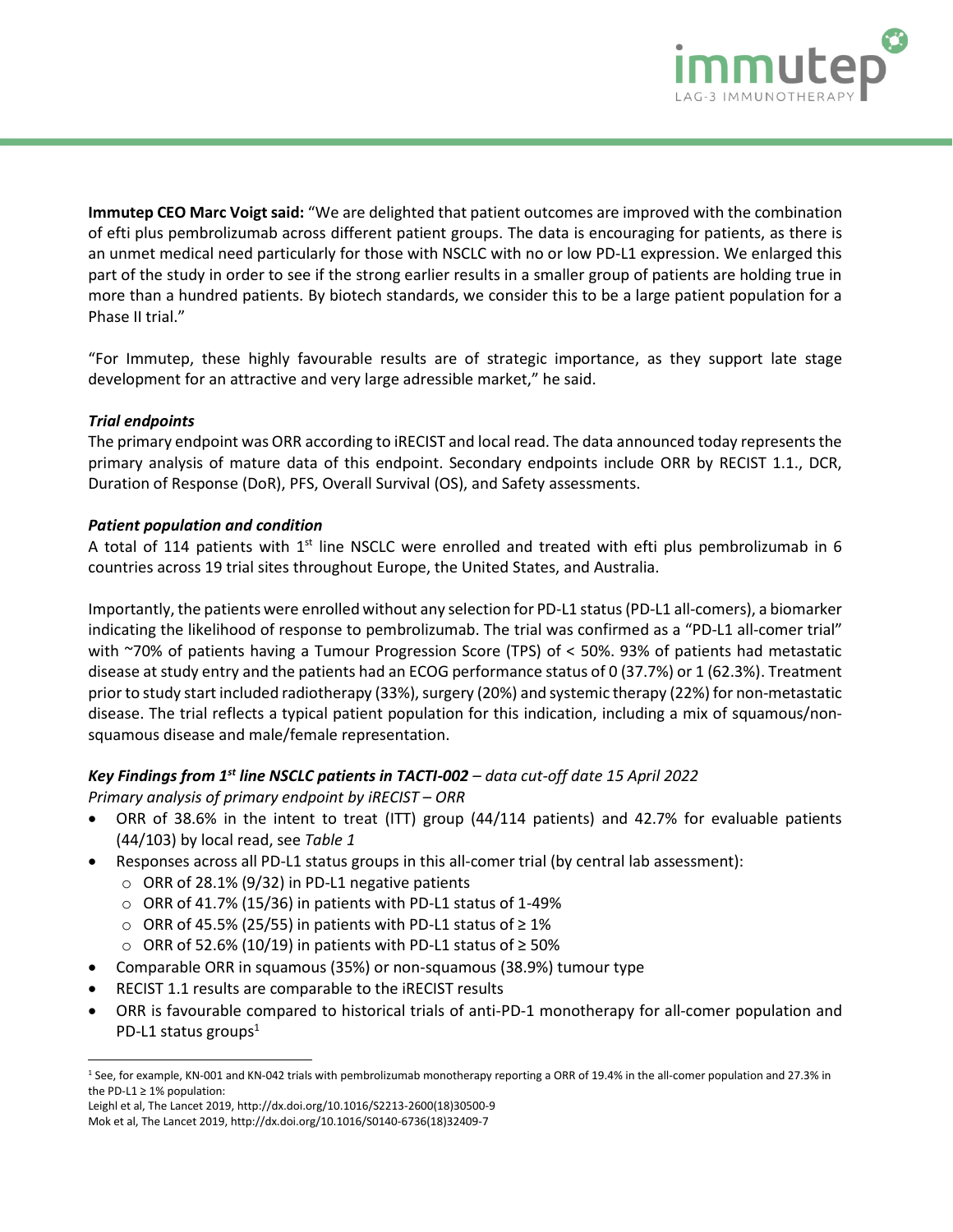

# *Table 1 – Primary endpoint (ORR) results for 1 st line NSCLC patients from TACTI-002*

| Tumour Response <sup>2</sup><br>(data cut-off 15 April 2022) | Part A<br>$1st$ line NSCLC (N=114) |                               |
|--------------------------------------------------------------|------------------------------------|-------------------------------|
| ORR as per iRECIST by local read<br>(primary endpoint)       | n(%)                               | [95% confidence interval] $3$ |
| ORR (ITT, N=114)                                             | 44 (38.6%)                         | $[29.6 - 48.2]$               |
| ORR (evaluable patients, N=103)                              | 44 (42.7%)                         | $[33.0 - 52.9]$               |

# *Analysis by iRECIST – DCR, DoR and PFS*

- Responses are deep, see *Chart 1*
- Responses are also durable, with only 8.6% of confirmed responses having a progression ≤ 6 months and median DoR not yet reached
- Interim median PFS (ITT, PD-L1 all-comers) is 6.9 months
- Interim median PFS increases to 8.4 months for ≥ 1% PD-L1 status group and to 11.8 months for ≥ 50% PD-L1 status group. Remains favourable compared to historical trials of anti-PD-1 monotherapy<sup>4</sup>
- DCR (ITT) of 73.7% (84/114) and 81.6% (84/103) for evaluable patients
- DCR comparable across all PD-L1 status groups with a range of 68.8-79.0%

*Chart 1 – Change in lesion size from baseline for 1 st line NSCLC patients from TACTI-002*



## *Safety*

The combination of efti plus pembrolizumab is safe and well-tolerated, continuing efti's good safety profile to date. Part A reports a low discontinuation rate, with only 9.6% of patients discontinuing due to study

<sup>2</sup> Local investigator evaluation.

<sup>3</sup> 95% CIs calculated using Clopper-Pearson test.

<sup>4</sup> See, for example, KN-042:

Mok et al, The Lancet 2019, http://dx.doi.org/10.1016/S0140-6736(18)32409-7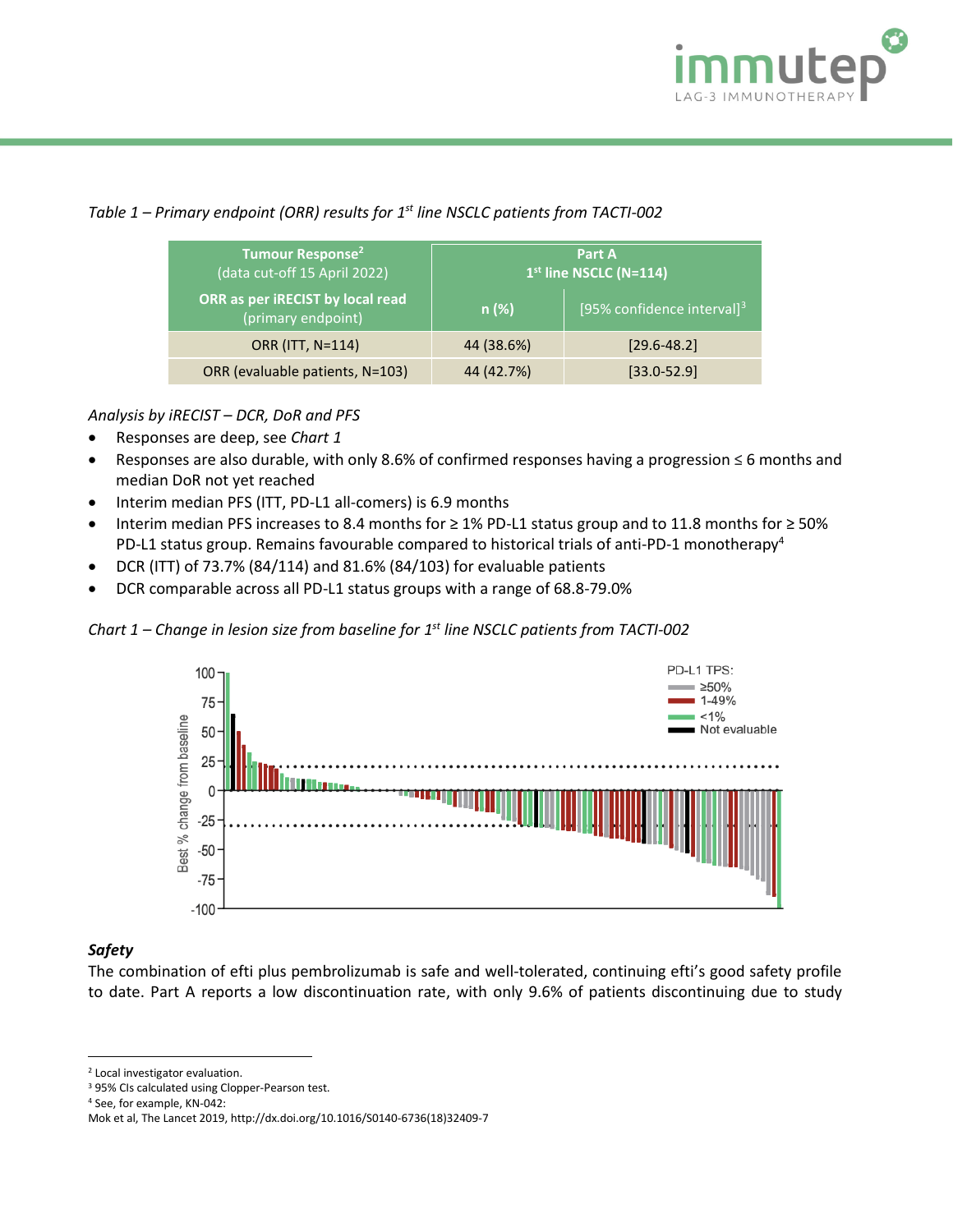

treatment related adverse events. The safety profile to date is consistent with that observed in previously reported studies for pembrolizumab monotherapy except for local injection site reactions (erythema).

## *Conclusion*

The combination of efti plus pembrolizumab is showing favourable efficacy in 1<sup>st</sup> line NSCLC in the PD-L1 allcomer population and in all PD-L1 status groups, and with a low treatment discontinuation rate. The data support continued late stage development in this indication.

#### *Webcast Details*

The Company will host a global webcast to discuss the new data from  $1<sup>st</sup>$  line NSCLC patients participating in its Phase II TACTI-002 trial including an analyst Q&A.

| Date & Time:      | 8.00 am AEST (Sydney) Tuesday 7 June 2022 /                                     |
|-------------------|---------------------------------------------------------------------------------|
|                   | 5.00 pm CDT (Chicago) Monday 6 June 2022 /                                      |
|                   | 12.00 am midnight CEST (Berlin) Tuesday 7 June 2022                             |
| <b>Speakers:</b>  | Immutep CEO Marc Voigt, CMO/CSO Dr Frederic Triebel and Christian Mueller, Vice |
|                   | President Strategic Development                                                 |
| <b>Register:</b>  | https://us02web.zoom.us/webinar/register/3616539572927/WN fAVtcc30SXuBz-        |
|                   | kBxfF86g                                                                        |
| <b>Questions:</b> | Investors are invited to submit questions in advance via                        |
|                   | immutep@citadelmagnus.com.                                                      |
|                   |                                                                                 |

A replay of the webcast will be available after the event at www.immutep.com.

#### *Next results*

Immutep expects to report further results from TACTI-002 in H2 calendar year 2022.

#### **About the TACTI-002 Trial**

TACTI-002 (Two ACTive Immunotherapies) is being conducted in collaboration with Merck & Co., Inc., Rahway, NJ, USA (known as "MSD" outside the United States and Canada). The study is evaluating the combination of eftilagimod alpha (efti) with MSD's anti-PD-1 therapy KEYTRUDA® (pembrolizumab) in patients with second line head and neck squamous cell carcinoma or non-small cell lung cancer in first and second line.

The trial is a Phase II, Simon's two-stage, non-comparative, open-label, single-arm, multicentre clinical study that is taking place in study centres across Australia, Europe, and the US.

Patients participate in one of the following:

- Part A first line Non-Small Cell Lung Cancer (NSCLC), PD-X naïve
- Part B second line NSCLC, PD-X refractory
- Part C second line Head and Neck Squamous Cell Carcinoma (HNSCC), PD-X naïve

TACTI-002 is an all-comer study in terms of PD-L1 status, a well-known predictive marker for response to pembrolizumab monotherapy especially in NSCLC and HNSCC.